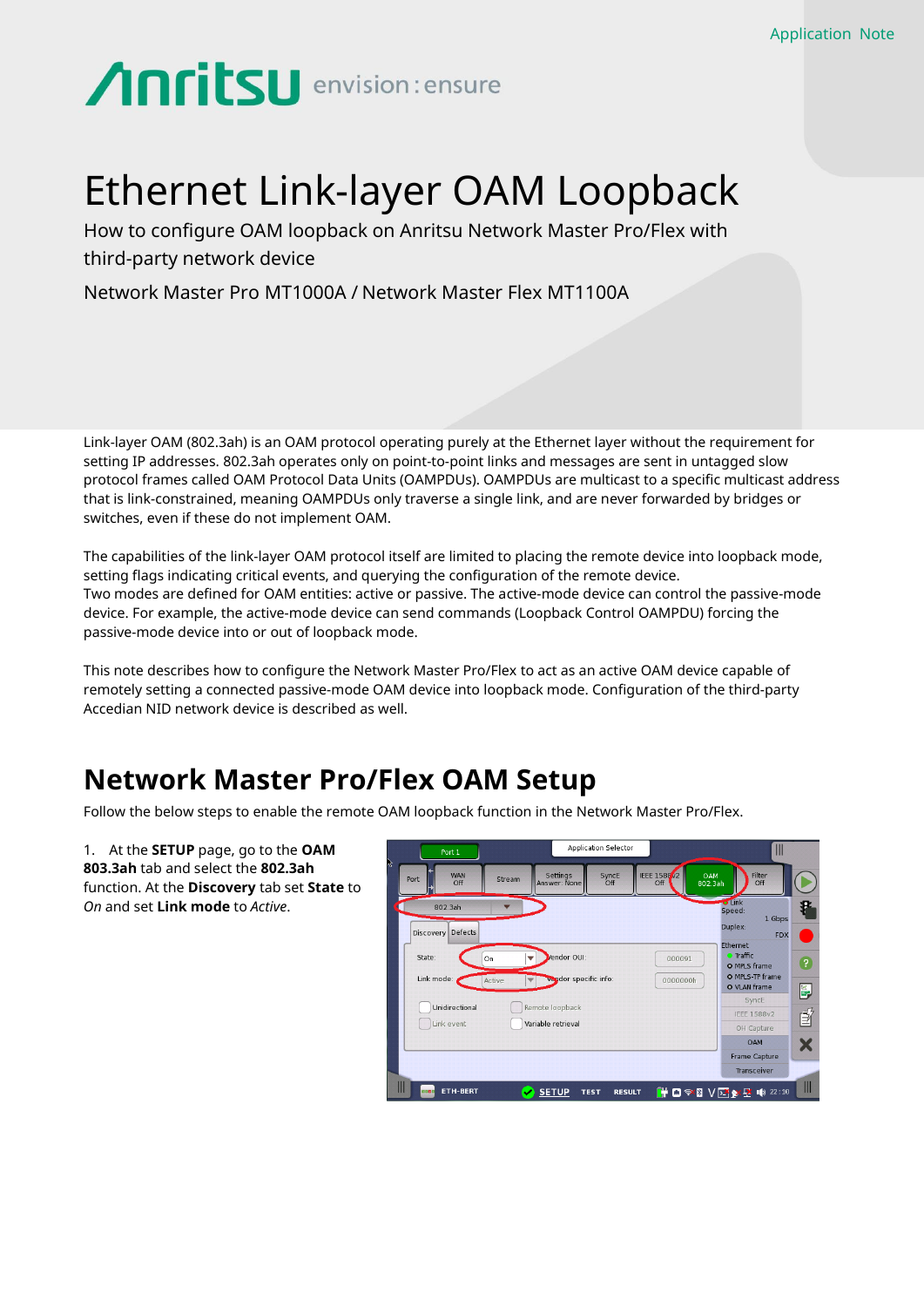2. Go to the **OAM** status page and verify the **Remote Device** is discovered correctly. The Network Master is now ready to start remote loopback.

3. Press the **Loop** button to start OAM remote loopback. The status window shows WAN<br>Off Port the result of the remote loop-up request. Devices Variables

 $\frac{1}{\sqrt{2}}$ 

Loopback

 $\mathbb{I}$ 

Supported<br>22:14:08 Remote Loopback On

D

4. Press the **Loop** button again to take the remote device out of loopback mode. The status window shows the result of the remote loop-down request.



Application Selector

 $\mathbb{I}$ 

OH Capture

OAM

Frame Capture

Transceiver

X



 $\overline{\phantom{a}}$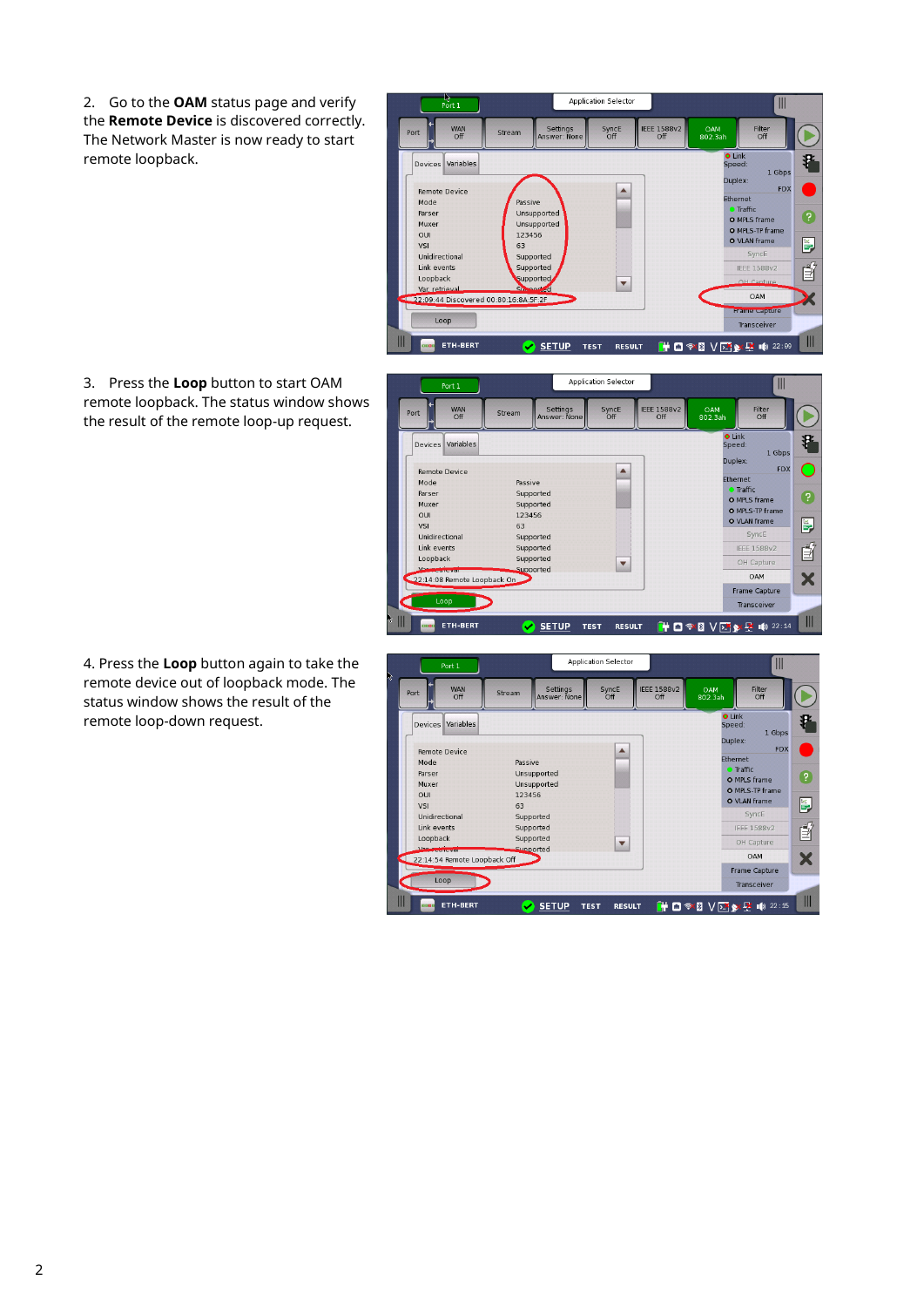### **Accedian NID - OAM Remote Loopback**

Follow the steps below to enable the remote OAM loopback function in Accedian NIDs $^1\!$ .

1. Select the **OAM -> Configuration** page, and select the OAM instance for the port at which to configure the loopback function.

In this example, this is the **client** port.



2. Make sure the **Enable OAM protocol** checkbox is checked and select **Passive mode**.



3. Select the **OAM -> Loopback** page, and select the OAM instance at which to configure the loopback function. In this example, this is the **client** instance (port).

l



 $^1$  The configuration examples in this document are made via the web interface of the ACCEDIAN NETWORKS EtherNID AEN-1000-GE, running firmware version 4.9.2.1. Similar functions may be found in other NIDs from ACCEDIAN NETWORKS, but with slightly different configuration menus.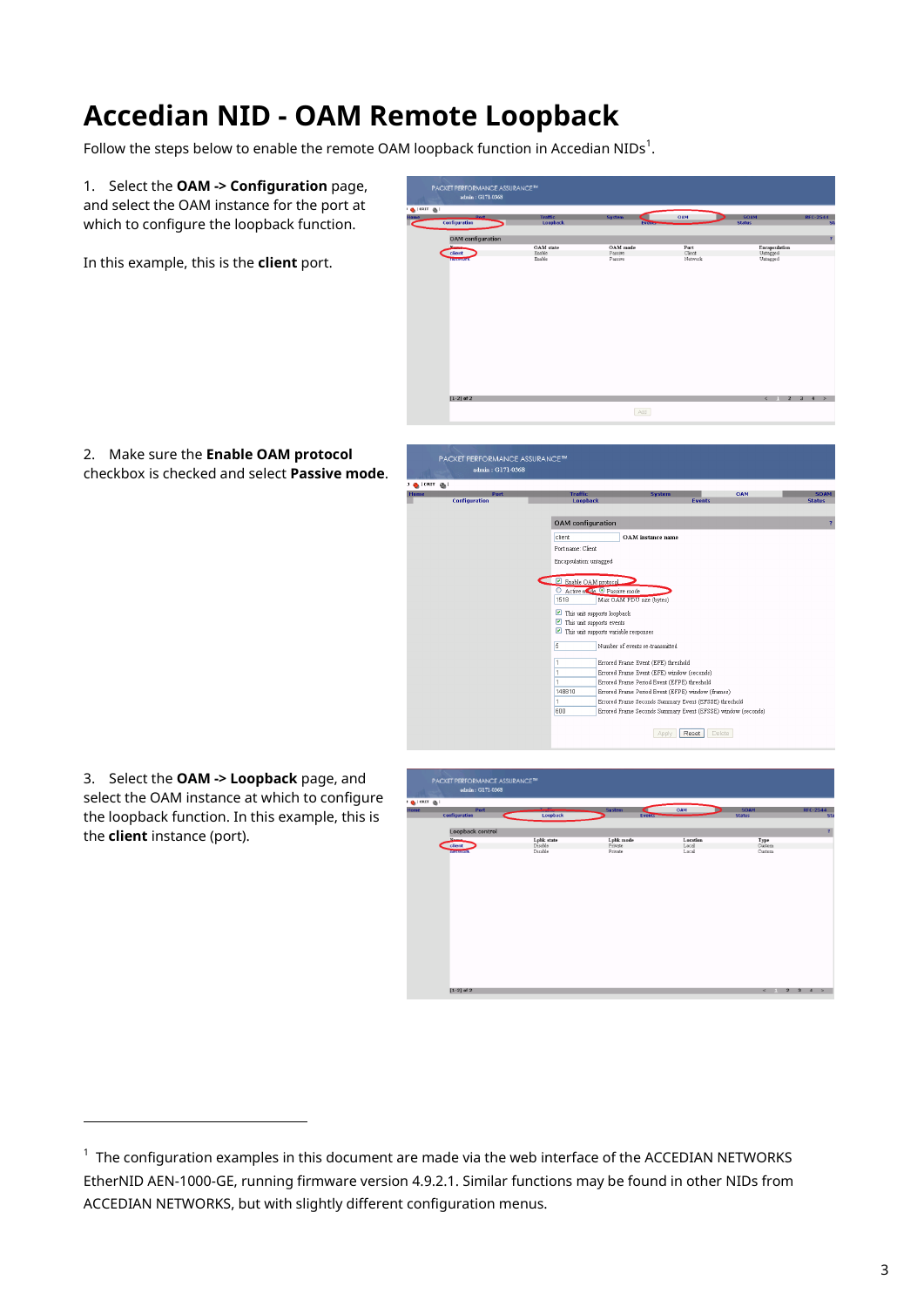4. Make sure the **Remote loopback enable**

**OAM 802.3ah** checkbox is checked. The Accedian NID is now ready to accept remote loopback requests from the Network Master.



5. After receiving and accepting the command to set the interface to loopback mode, the loopback status is reflected at the **OAM -> Loopback** screen…

…and the **client** instance detailed page.

| Home                                 | Port                                              | <b>Traffic</b>             | <b>System</b>      | OAM                            | <b>SOAM</b>                     | <b>RFC-2544</b>              |  |  |  |
|--------------------------------------|---------------------------------------------------|----------------------------|--------------------|--------------------------------|---------------------------------|------------------------------|--|--|--|
|                                      | <b>Configuration</b>                              | Loopback                   | Events             |                                | <b>Status</b>                   | St                           |  |  |  |
|                                      | Loopback control                                  |                            |                    |                                |                                 |                              |  |  |  |
|                                      | Name                                              | <b>Lobk</b> state          | <b>Lpbk</b> mode   | Location                       | <b>Type</b>                     |                              |  |  |  |
|                                      | client<br>network                                 | Enable<br><b>DEFINE</b>    | Private<br>Private | Local<br>Local                 | OAM 802.3ah<br><b>Lettesten</b> |                              |  |  |  |
|                                      |                                                   |                            |                    |                                |                                 |                              |  |  |  |
|                                      |                                                   |                            |                    |                                |                                 |                              |  |  |  |
|                                      | PACKET PERFORMANCE ASSURANCE™<br>admin: G171-0368 |                            |                    |                                |                                 |                              |  |  |  |
| $\frac{1}{2}$ (CRIT $\frac{1}{20}$ ) |                                                   |                            |                    |                                |                                 |                              |  |  |  |
| <b>Home</b>                          | Port<br><b>Configuration</b>                      | <b>Traffic</b><br>Loopback |                    | <b>System</b><br><b>Events</b> | OAM                             | <b>SOAM</b><br><b>Status</b> |  |  |  |

client

 $\begin{tabular}{|c|c|} \hline 0 & \multicolumn{3}{|c|}{\textbf{0}}\\ \hline \end{tabular}$ 

Enable (OAM 802.3ah)

 $802.3ah \times$  Type

Loopback timeout (in mins)

OAM loopback Name:

Loopback enable

 $\boxed{\triangleright}$  Drop opposite traffic

**Remote loopback enable**  $\Box$  JDSU/Actema<sup>TM</sup> Enable discovery loop commands

 $\Box$  Sunrise<br>  $\bar{\phantom{a}}^{\phantom{a}}$  $\Box$   $v_{eEX}$  $\Box$  OAM 802.3ah

State:

PACKET PERFORMANCE ASSURANCE<sup>M</sup><br>admin : 0171.0269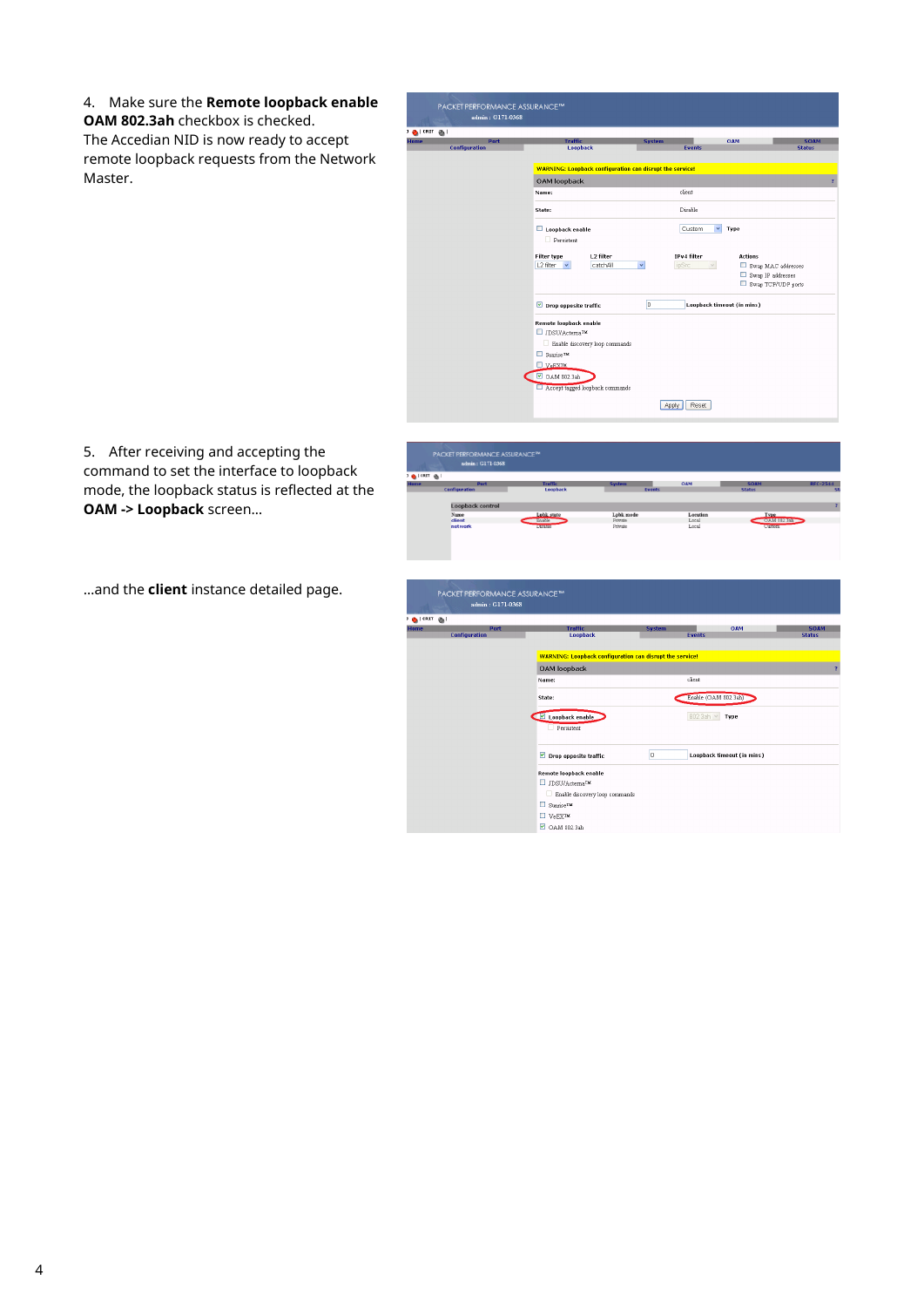### **Accedian NID - Loopback using Custom Filters**

As described earlier, 802.3ah OAM operates only on point-to-point links. When test equipment and the Accedian NID are at different test points in a routed network, it is impossible to remotely start the loopback function from the Network Master Pro/Flex. However, using the Accedian NID filters and the built-in Custom Loopback function, it is possible configure the Accedian NID to loopback test traffic originating from Network Master Pro/Flex while passing other traffic streams.

Follow the steps below to configure the Accedian NID Custom Loopback function. The first step is to configure a filter to address traffic to loopback. The second step is to configure the loopback function to use this filter.

The following example describes how to configure a filter to loopback streams originating from any Anritsu test set (the MAC address of an Anritsu source). In this example, only Layer 2 is filtered. Depending on the network configuration, more advanced filters are available for specifying VLAN/IPv4/UDP/TCP properties of the looped-back traffic.

1. We want to set a filter to address all traffic originating from an Anritsu test set, i.e. with an Anritsu source MAC address of 00:00:91:xx:xx:xx (Anritsu Corporation registered and default instrument addresses).

Select the **Traffic -> Filters -> L2 filters**  page, and select the filter instance to configure.

In this example we are setting up the **AnritsuMac** filter.

2. Enable **MAC source/mask** and set a source MAC address of 00:00:91:xx:xx:xx. Set 24 bit mask to look only at the first 3 bytes and ignore the last 3 bytes.

| Port<br><b>Policies</b> | Traffic<br>$-$ Filters $\rightarrow$<br>L2 filters | <b>System</b><br><b>Regulators</b> | OAM       | <b>SOAM</b><br><b>Mapping</b><br><b>IPv4 filters</b> | <b>RFC-2544</b> |
|-------------------------|----------------------------------------------------|------------------------------------|-----------|------------------------------------------------------|-----------------|
|                         |                                                    |                                    |           |                                                      |                 |
| <b>L2 Filters</b>       |                                                    |                                    |           |                                                      |                 |
| <b>Filter</b> name      | <b>MAC</b> destination                             | <b>MAC</b> source                  | Ethertype | <b>VLAN1</b>                                         | VLAN2           |
| *default                | $\cdots$                                           | $\cdots$                           | $\cdots$  | $\cdots$                                             | $\cdots$        |
| <b>PAA-Discovery</b>    | FF:FF:FF:FF:FF:FF                                  | $\sim$                             | 0x88FC    | $\sim$                                               | $\cdots$        |
| tune noon               | $\cdots$                                           | $\cdots$                           | 0x0800    | $-1$                                                 | 7.7.7           |
| <b>AnritsuMAC</b>       | 1.11                                               | 00:00:91:00:00:00                  | $\cdots$  | $\sim$                                               | $\cdots$        |
| turcomm                 | $\cdots$                                           | $\cdots$                           | $\cdots$  | $\sim$                                               | $\cdots$        |
| loceBPDU                | 0130C2000000                                       | $\cdots$                           | $\cdots$  | $\sim$                                               | $\cdots$        |
| <b>CISCOBPDU</b>        | 01000C:CC:CC:CD                                    | $\sim$                             | $\sim$    | $\sim$                                               | $\sim$          |
| macDst                  | 00:15:AD:01:01:01                                  | $\cdots$                           | $\cdots$  | $\sim$ $\sim$ $\sim$                                 | 1.11            |
| macSrc                  | $***$                                              | 00:15:AD:01:01:01                  | $\cdots$  | $***$                                                | $\cdots$        |
| frameType               | $\cdots$                                           | $\sim$                             | 0x9000    | $\sim$                                               | $\cdots$        |
| firstVlanId             | $\sim$                                             | <b>ALC</b>                         | $\sim$    | 100                                                  | <b>ALC</b>      |
| firstVlanPrior          | $\sim$                                             | $\sim$                             | $\sim$    | $\sim$                                               | $\sim$          |
| firstVlanCfi            | $\cdots$                                           | $***$                              | $\cdots$  | $***$                                                | $\cdots$        |
| secondVlanId            | $\sim$                                             | $\sim$                             | $\cdots$  | $\sim$                                               | 200             |
| secondVlanPrior         | $\cdots$                                           | $\cdots$                           | $\cdots$  | $\cdots$                                             | $\cdots$        |
| secondVlanCfi           | $\sim$                                             | $\sim$                             | $\sim$    | $\sim$                                               | 1.11            |
| $[1 - 16]$ of 16        |                                                    |                                    |           | $\leq$ $\qquad$                                      | $2 \t3 \t4$     |



3. Select the **OAM -> Loopback** page, and select the port at which the loopback function is to be configured. In this example, the **client** instance (port) is set.

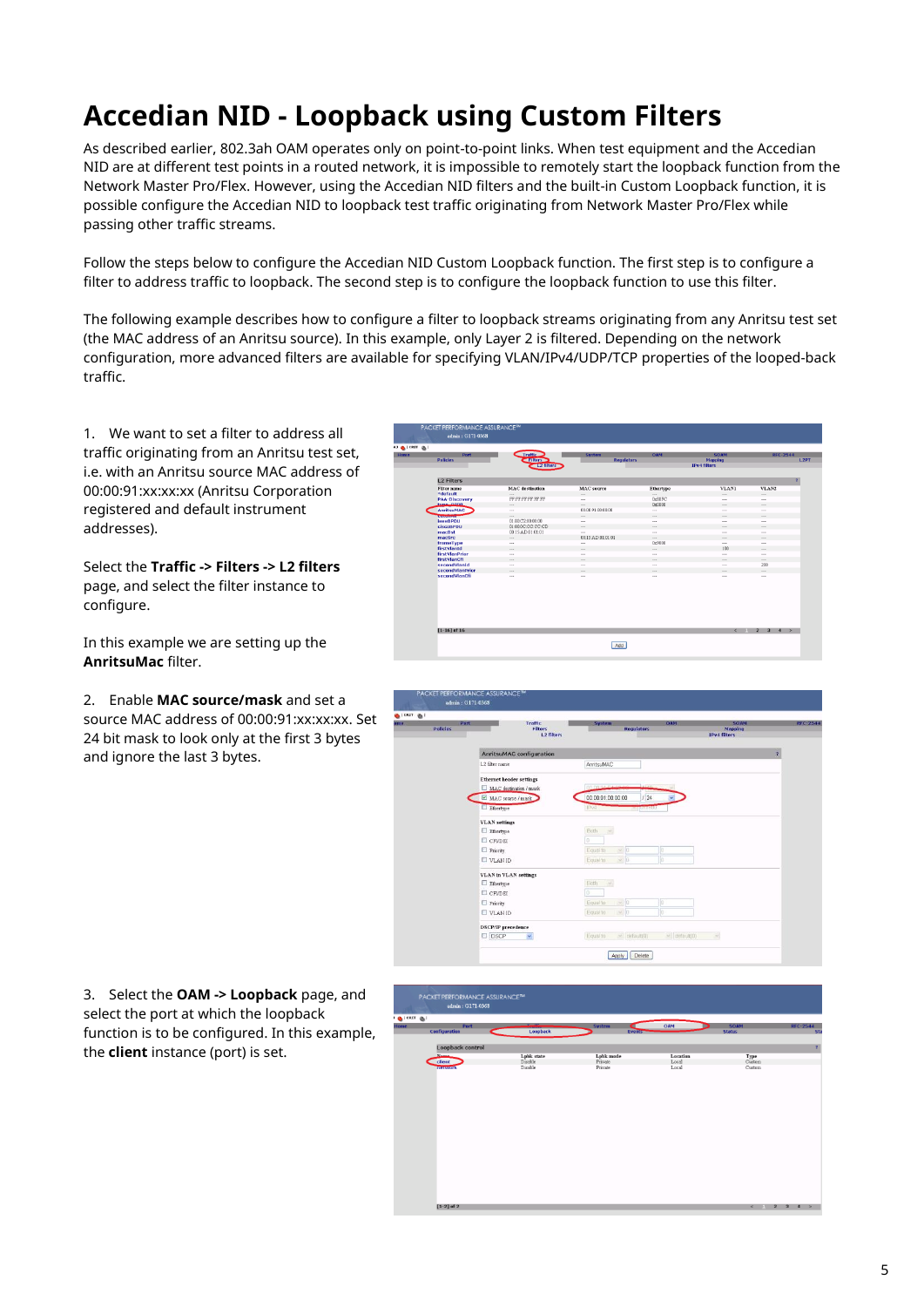4. Put a checkmark in the **Loopback enable** checkbox and select **Custom** at **Type**. Select **L2 filter** at **Filter type** and select **AnritsuMAC** from the list of available L2 filters.

If applicable, also enable swapping of MAC/IP addresses, and TCP/UDP ports.

The Client port of the Accedian NID will now loopback all traffic originating from an Anritsu test set with source MAC address of 00:00:91:xx:xx:xx.

5. After enabling custom loopback, the loopback status is reflected at the **OAM -> Loopback** screen.



Local<br>Local<br>.

#### Note:

As mentioned previously, many more filter properties can be used to uniquely identify the traffic to loop-back. This is the configuration page for an IPv4-type filter which, in addition to VLAN parameters, includes parameters for IPv4 source and destination addresses, DSCP/IP precedence and other IP header fields, UDP/TCP source and destination ports.

| ipDst configuration<br>$\overline{?}$    |                                                                    |  |  |  |  |
|------------------------------------------|--------------------------------------------------------------------|--|--|--|--|
| IPv4 filter name                         | ipDst                                                              |  |  |  |  |
| <b>IPv4</b> header settings              |                                                                    |  |  |  |  |
| $\Box$ IPv4 source / mask                | 132<br>0.0.0.0                                                     |  |  |  |  |
| $\triangleright$ IPv4 destination / mask | 132<br>192.168.1.1                                                 |  |  |  |  |
| $\Box$ TTL                               | 0                                                                  |  |  |  |  |
| $\Box$ ECN                               | 0                                                                  |  |  |  |  |
| $\Box$ Header length                     | 5                                                                  |  |  |  |  |
| $\Box$ Protocol                          | $\vee$ 17<br><b>UDP</b>                                            |  |  |  |  |
| <b>UDP/TCP</b> ports settings            |                                                                    |  |  |  |  |
| $\Box$ Source port                       | lo.                                                                |  |  |  |  |
| $\Box$ Destination port                  | o                                                                  |  |  |  |  |
| <b>VLAN</b> settings                     |                                                                    |  |  |  |  |
| $\Box$ Ethertype                         | Both<br>$\lor$                                                     |  |  |  |  |
| <b>CFI/DEI</b><br>ш                      | П                                                                  |  |  |  |  |
| $\Box$ Priority                          | $\vee$ 0<br>lo.<br>Equal to                                        |  |  |  |  |
| $\Box$ VLAN ID                           | $\vee$ 0<br>$\Box$<br>Equal to                                     |  |  |  |  |
| <b>VLAN</b> in VLAN settings             |                                                                    |  |  |  |  |
| $\Box$ Ethertype                         | <b>Both</b><br>$\sim$                                              |  |  |  |  |
| <b>CFI/DEI</b><br>□                      |                                                                    |  |  |  |  |
| $\Box$ Priority                          | $\vee$ 0<br>Equal to<br>0                                          |  |  |  |  |
| $\Box$ VLAN ID                           | v  0<br>lo<br>Equal to                                             |  |  |  |  |
| DSCP/IP precedence                       |                                                                    |  |  |  |  |
| $\Box$ DSCP                              | Equal to<br>$\vee$ default(0)<br>$\vee$ default(0)<br>$\checkmark$ |  |  |  |  |
|                                          | Delete<br>Apply                                                    |  |  |  |  |

### **Conclusion**

Controlling and creating a loopback via OAM 802.3ah across a non-rerouted network or implementing custom filters on devices such as the Accedian NID simplifies testing for telecom engineers. Combining these functions with the flexibility and powerful Ethernet testing capabilities of the Network Master Pro/Flex, allows engineers to troubleshoot any issues quickly.